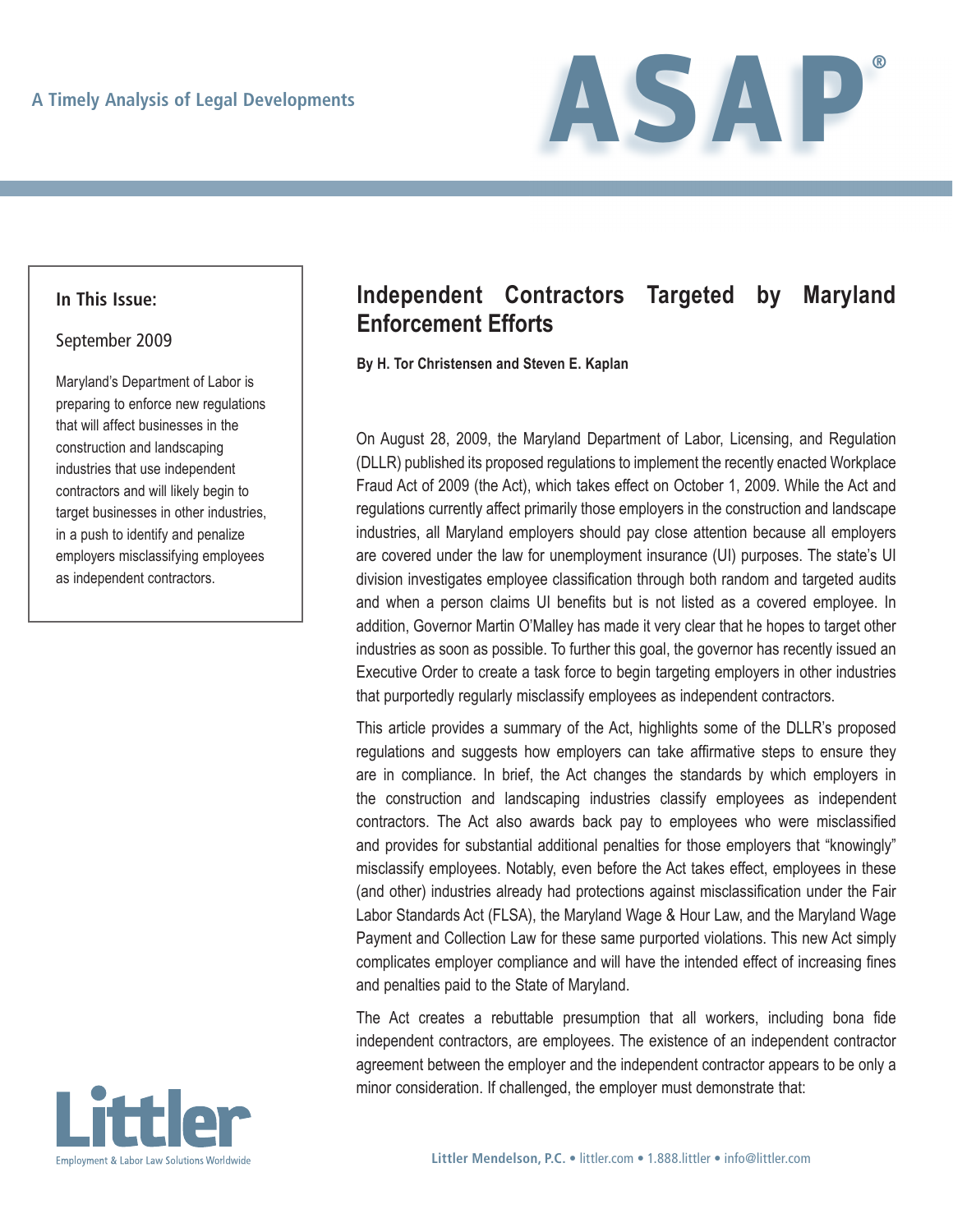- • the individual is free from control and direction over the performance of the work both in fact and under the contract;
- the individual is customarily engaged in an independent business or occupation of the same nature as that involved in the work; and
- the work is outside of the usual course of business of the person for whom the work is performed.

This test appears to be more stringent than other similar tests, such as the "economic reality test" under FLSA, because there does not appear to be any flexibility in these requirements. If an employer fails to rebut the presumption of an employee/employer relationship, the DLLR can impose a penalty of up to \$1,000 per misclassified employee and order restitution to any individual not properly classified. Under the Act, the DLLR is required to adopt regulations to provide further guidance on this section, which it has not yet done.

Significantly, if the DLLR can prove that there was a knowing violation of the Act, an employer can be subject to a penalty of up to:

- \$5,000 per misclassified employee;
- • \$10,000 if the employer previously has been found in violation by a final order of a court or administrative unit; and
- \$20,000 per misclassified employee for third time offenders.

In determining whether an employer "knowingly" violated the Act, the DLLR will consider, among other factors, the gravity of the violation, the size of the employer's business, the employer's good faith, and the employer's history of similar violations.

Under these regulations, the DLLR also will consider previous violations of state or federal law that involve misclassification, the employer's assistance in the investigation, and evidence of retaliation, among other factors. The proposed regulations also place affirmative duties on an employer when it contracts with an independent contractor. For example, a bona fide independent contractor agreement must now contain the following information:

- • A statement by the employer that the independent contractor will perform the work according to the independent contractor's own means and methods, free from control of the employer in all details connected with the performance of the work, except as to its product and result;
- • Notification that the individual's classification as an independent contractor means that they are not eligible for protection under protective laws, including, but not limited to, employment discrimination and anti-retaliation laws, occupational safety and health laws, living wage and prevailing wage laws, and wage and hour laws; and
- • Notification that the independent contractor or exempt person is obligated to provide a "Notice to Independent Contractors and Exempt Persons" for independent contractors or exempt person with whom they contract.

Furthermore, employers in these affected industries must now create and maintain a recordkeeping system, which requires that employers track and maintain several different categories of information. Significantly, the Act mandates that each employer keep, for three years, a record of the hours that each independent contractor works each day and each workweek. This provision is particularly onerous because independent contractors are typically paid a flat fee, and the number of hours actually worked by an independent contractor is generally difficult, if not impossible, to monitor. Other recordkeeping requirements include a record of all licenses held by an individual classified as an independent contractor, as well as an acknowledgment form signed by the independent contractor that the employer provided all of the applicable notices required by the proposed regulations.

## **What Employers Should Do to Ensure Compliance**

There are many other provisions in the Act that are of critical importance to employers in the landscaping and construction industries. To that end, every affected employer should review the Act and proposed regulations and monitor the DLLR's website for other developments and additional proposed regulations. In addition, an employer may want to consider conducting an audit of their independent contractors